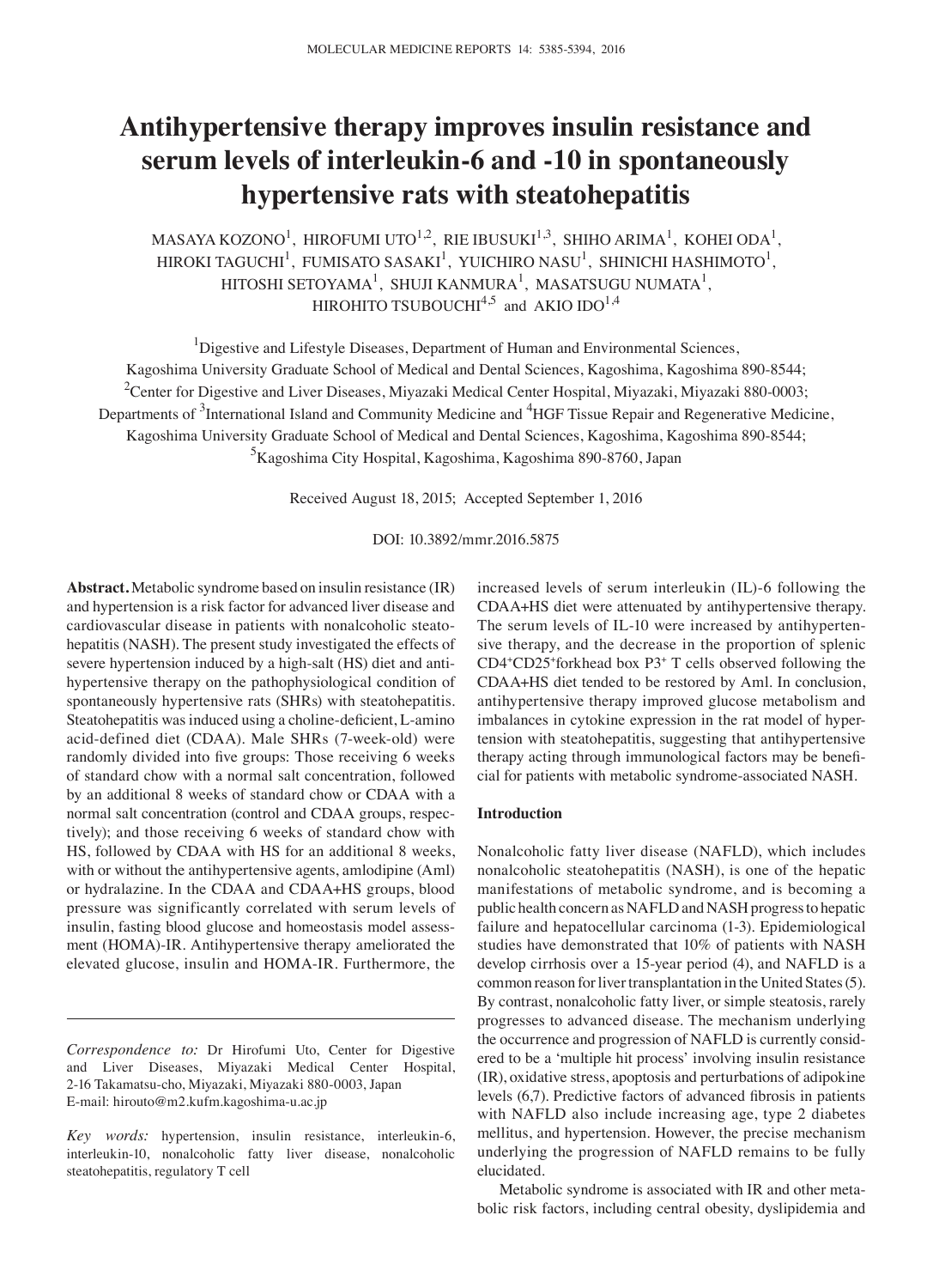hypertension. The coexistence of these disorders is correlated with cardiovascular disease (CVD) (8-11). IR is also important in the pathogenesis of NAFLD, and patients with NAFLD have reduced insulin sensitivity, not only in muscle, but also in the liver (12). In addition, NAFLD is an independent risk factor for CVD and predicts future cardiac events (13). It was previously reported that there is an apparent association between non-obese hypertensive patients with NAFLD and increases in IR (14). The increased risk of all-cause mortality rates in patients with NAFLD appears to be associated with hypertension in addition to IR, however, the association between hypertension and IR in patients with NAFLD remains to be fully elucidated.

Our previous study (15) investigated whether high-salt (HS) diet-induced hypertension exacerbated the pathophysiology of steatohepatitis induced by a choline-deficient, L-amino acid‑defined (CDAA) diet in an animal model. It was found that hypertension was a potential risk factor for liver injury and hepatic fibrosis. Using spontaneously hypertensive rats (SHRs) fed a CDAA diet, it was demonstrated that the levels of alanine aminotransferase (ALT) and alkaline phosphatase (ALP) were significantly higher, and hepatic mRNA levels of interleukin (IL)‑10 were significantly lower in the HS group, compared with the normal-salt group. Immune function analysis showed that healthy human subjects on a HS diet (12 g/day) had higher levels of proinflammatory cytokines, IL‑6 and IL‑23, and lower levels of the anti-inflammatory cytokine, IL-10, compared with those receiving the recommended salt intake (6 g/day), suggesting that a HS diet may contribute to an excessive immune response (16). Pro-inflammatory serum cytokines, including IL-6, may be increased and anti-inflammatory cytokines, including IL-10, may be decreased in NASH due to imbalanced cytokine production in the liver and/or extrahepatic production (17-21). However, the association between IR and the production of cytokines, including IL-6 and IL-10 in NAFLD remain to be fully elucidated.

In the present study, it was hypothesized that HS-induced hypertension affects IR through imbalanced cytokine production in SHRs with CDAA-diet-induced steatohepatitis, and that IR or imbalanced cytokine production can be reversed by antihypertensive therapy. It was shown that HS-induced hypertension was positively correlated with blood glucose and levels of serum insulin, and with homeostasis model assessment (HOMA)-IR, suggesting that hypertension induced IR in this NASH model. It was also demonstrated that the expression of cytokine IL-6 was correlated with hypertension and was attenuated by antihypertensive therapy, which was accompanied by the expression of IL-10. The cytokine expression and IR induced by hypertension may be associated with the progression of NASH (22), and the experimental animal model used in the present study may be useful for investigating NASH with metabolic syndrome.

## **Materials and methods**

*Animals.* All animal procedures were approved by the Institutional Animal Care and Use Committee of Kagoshima University (Kagoshima, Japan). Male, 6-week-old SHRs were obtained from Charles River Laboratories (Yokohama, Japan). The rats were allowed to acclimatize to the laboratory conditions for 1 week at a constant temperature of 24˚C with a 12-h light-dark cycle and 40-70% humidity, and were fed standard chow (control diet) containing 0.27% NaCl (CE-2; Kyudo, Kumamoto, Japan) and water *ad libitum*. Following the acclimatization period, the rats were divided into groups (n=10 per group) and fed five different diets *ad libitum*, as follows: 6 weeks standard chow with normal salt concentration (0.27% NaCl), followed by a standard chow or CDAA diet containing normal salt concentration for an additional 8 weeks (control and CDAA groups, respectively), and 6 weeks standard chow with a HS concentration (8.0% NaCl), followed by a CDAA diet containing HS for an additional 8 weeks, with or without the antihypertensive agents, amlodipine (Aml; Wako, Osaka, Japan; 10 mg/day in food) or hydralazine (Hyd; Sigma-Aldrich; Thermo Fisher Scientific, Inc., Waltham, MA, USA; 20 mg/day in food). These were termed the CDAA+HS, CDAA+HS+Aml and CDAA+HS+Hyd groups, respectively. Thus, all experiments were performed for 14 weeks and then all rats were sacrificed by exsanguination under pentobarbital anesthesia (12-18 mg/body; intraperitoneal administration; Kyoritsu Seiyaku Corporation, Tokyo, Japan). The diets were obtained from Dyets, Inc. (Bethlehem, PA, USA) and 30 g per day was administered to ensure equal total food intake.

*Measurement of systolic blood pressure (SBP) and serum markers.* SBP was determined using the tail-cuff method once every 2 weeks between 7 and 21 weeks (MK-1030; Muromachi, Tokyo, Japan).

Blood was collected by vena cava puncture following a 12-h fast and then centrifuged at 1,800 x *g* for 5 min at 4˚C. The resulting serum was stored at -80°C. Serum levels of ALT, ALP, total cholesterol and triglyceride were determined commercially at SRL, Inc. (Tokyo, Japan). Fasting blood glucose (FBG) and serum immunoreactive insulin (IRI) levels were determined using Spotchem II-Glucose (Arkray, Kyoto, Japan) and ELISA (Morinaga Institute of Biological Science, Kanagawa, Japan), respectively. HOMA-IR was calculated using the following formula:  $HOMA-IR = FBG$ (mg/dl) x fasting IRI ( $\mu$ U/ml) / 405. Serum levels of IL-6 and IL-10 were determined using a rat IL-6 or IL-10 Quantikine ELISA kit (R&D Systems, Inc., Minneapolis, MN, USA).

*Histological and immunohistochemical analyses.* The resected livers and spleens were weighed, and thin slices were immersed in 10% neutralized formalin and embedded in paraffin to produce  $4\text{-}\mu$ m-thick sections for staining with hematoxylin and eosin. Immunohistochemical analyses using anti-CD68 antibody (ED-1; cat. no. ab31630; Abcam, Cambridge, MA, USA) were performed using the paraffin‑embedded sections. The samples were blocked with protein block (Dako Japan Co., Ltd., Tokyo, Japan) for 10 min, followed by incubation with the primary antibody at a 1:400 dilution overnight at 4<sup>°</sup>C. The samples were incubated with goat anti-mouse/rabbit IgG (Histofine Simple Stain Rat MAX PO MULTI; cat. no. 414191; Nichirei Biosciences, Tokyo, Japan) to detect bound antibodies. After the signal was visualized by the 3, 3-diaminobenzidine, the CD68+ cells were counted (magnification, x400) in five randomly selected fields of the periportal and perivenular areas of the liver lobules using a fluorescence microscope (BZ-9000; Keyence Corporation, Osaka, Japan).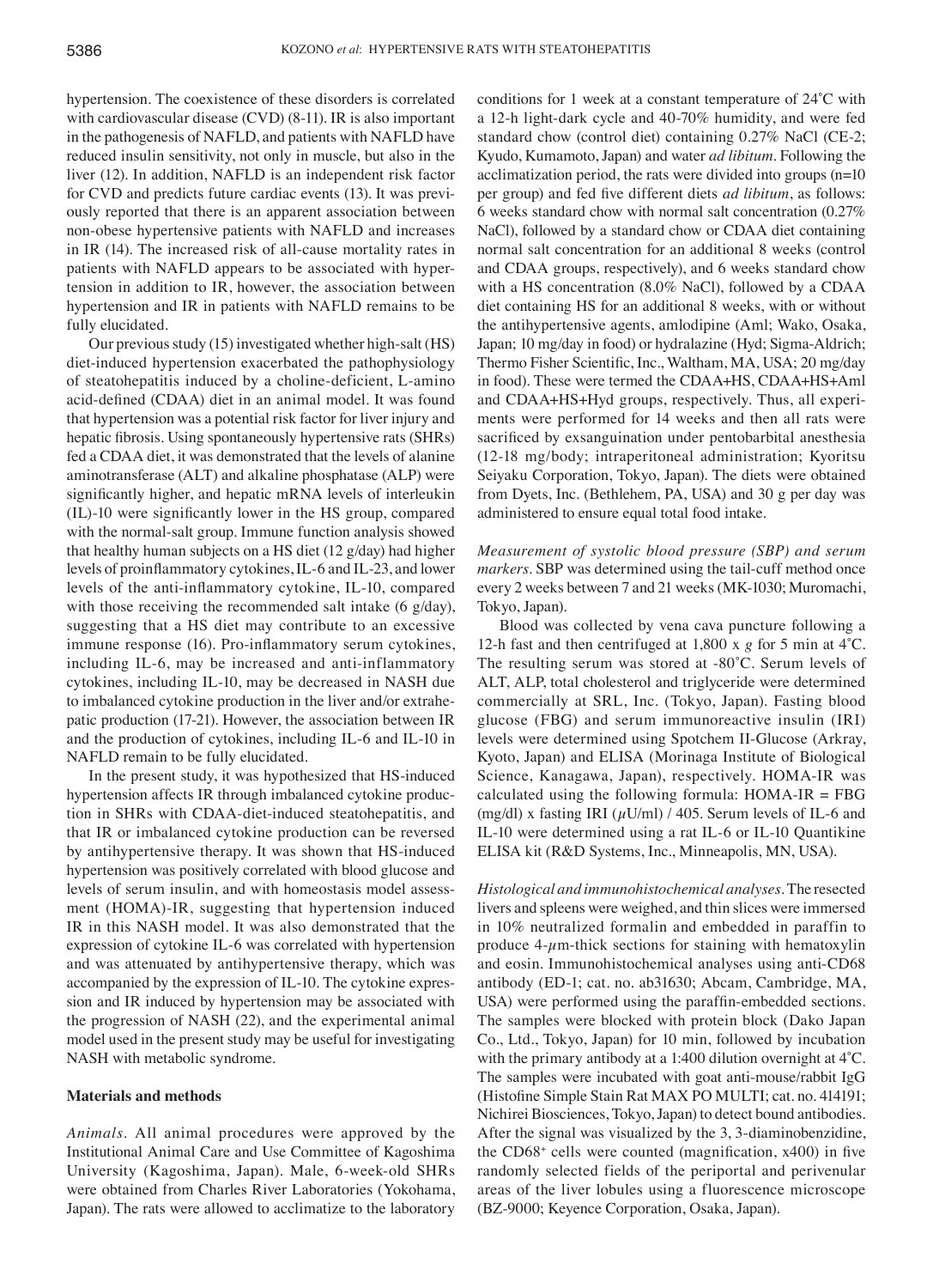| Liver            | Liver/body                                                                                                                                                               | Spleen          | <b>SBP</b><br>(mmHg)                |
|------------------|--------------------------------------------------------------------------------------------------------------------------------------------------------------------------|-----------------|-------------------------------------|
|                  |                                                                                                                                                                          |                 |                                     |
| $10.23 \pm 0.60$ | $2.87 \pm 0.09$                                                                                                                                                          | $0.66 \pm 0.07$ | $201.80 \pm 8.95$                   |
| $9.87 \pm 0.59$  | $2.72 \pm 0.11$                                                                                                                                                          | $0.64 \pm 0.03$ | $198.12 \pm 13.03$                  |
| $10.40\pm1.01$   | $3.18 \pm 0.21$ <sup>c,f</sup>                                                                                                                                           | $0.64 \pm 0.08$ | $211.80+9.56$                       |
| $9.63 \pm 0.58$  | $2.89 \pm 0.17$ <sup>g</sup>                                                                                                                                             | $0.62 \pm 0.05$ | $166.16 \pm 12.48$ <sup>c,f,h</sup> |
| $10.00 \pm 0.64$ | $3.03 \pm 0.16$ <sup>e</sup>                                                                                                                                             | $0.59 \pm 0.07$ | $170.42 \pm 16.14$ c,f,h            |
|                  | weight $(g)$<br>weight $(g)$<br>$357.00 \pm 19.93$<br>$362.40 \pm 17.89$<br>$325.80 + 17.83^{b,e}$<br>$334.30 \pm 20.33$ <sup>d</sup><br>$329.90 \pm 15.42^{\text{a,e}}$ | weight $(\%)$   | weight $(g)$                        |

Table I. Body, liver and spleen weights, and SBP at week 14 in each group.

Values are presented as the mean  $\pm$  standard deviation. <sup>a</sup>P<0.05, <sup>b</sup>P<0.01 and <sup>c</sup>P<0.001, vs. Control group; <sup>d</sup>P<0.05, <sup>c</sup>P<0.01 and  $\Delta$  channels are presented as the mean  $\pm$  standard deviation. <sup>a</sup>P<0.05, <sup>b</sup>P<0. P<0.001, vs. CDAA group; \*P<0.01 and <sup>h</sup>P<0.001, vs. CDAA+HS group. CDAA, choline-deficient, L-amino acid-defined diet; HS, high-salt diet; Aml, amlodopine; Hyd, hydralazine; SBP, systolic blood pressure.

*Measurement of the levels of hepatic monocyte chemoat‑ tractant protein‑1 (MCP‑1).* The protein concentration was standardized at 8 mg/ml following extraction of total protein from the liver tissues according to a previous report (23). Rat MCP-1 in the homogenate was measured using an ELISA kit (R&D Systems, Inc.) according to the manufacturer's protocol.

*Cell isolation and flow cytometry.* Single-cell suspensions of splenic cells were prepared using cell strainers and incubated for 5 min in 1X RBC lysis buffer (eBioscience, Inc., San Diego, CA, USA). The cells were washed twice using flow cytometry staining buffer (eBioscience, Inc.) and resuspended in flow cytometry staining buffer (eBioscience, Inc.). The splenic cells were analyzed by three-color intracellular flow cytometry using fluorescein isothiocyanate-CD4 (1:100; cat. no. 11‑0040; 4˚C, 20 min incubation), phycoerythrin-CD25 (1:100; cat. no. 12-0390; 4˚C, 20 min incubation) and allophycocyanin-forkhead box P3 (Foxp3; 1:100; cat. no. 77-5775; room temperature, 30 min incubation) antibodies (eBioscience, Inc.). The expression of antigens were analyzed on a CyAnTM ADP flow cytometer (Beckman Coulter, Inc., Brea, CA, USA).

*Statistical analysis.* Data are presented as mean ± standard deviation, or the 10th, 25th, 50th (median), 75th and 90th percentiles. Statistical comparisons among groups were performed using one-way analysis of variance followed by Tukey's post-hoc test. Correlations between continuous variables were calculated using Pearson's correlation. The  $\chi^2$  test was used to compare the categorical variables among groups. All analyses were performed using SPSS v.18 (SPSS, Inc., Chicago, IL, USA). P<0.05 was considered to indicate a statistically significant difference.

## **Results**

*Antihypertensive therapy in SHRs fed a HS CDAA diet.* The SBP of the animals in each group were assessed between 0 and 14 weeks. The SBPs in the control and CDAA groups gradually increased in a similar manner (Fig. 1). In addition, as our previous study showed (15), administration of a HS diet induced severe hypertension. By contrast, the antihypertensive agents, Aml and Hyd, significantly decreased SBP (Fig. 1).



Figure 1. Changes in SBP among the five experimental groups. SHRs were fed standard CE-2 chow (Control) or a CDAA diet with or without HS. Groups of SHRs with HS were also concurrently treated with an antihypertensive agent (amlodipine or hydralazine). SBP was measured using the tail-cuff method. SBP gradually increased in the rats fed HS chow, and was significantly decreased by antihypertensive therapy. Data are presented as mean ± standard deviation. \* P<0.05, CDAA diet with normal salt vs. CDAA diet with high salt; \*\*P<0.05, CDAA diet with high salt vs. CDAA diet with high salt and hydralazine; \*\*\*P<0.05, CDAA diet with high salt vs. CDAA diet with high salt and amlodipine. SBP, systolic blood pressure; SHR, spontaneously hypertensive rat; CDAA, choline‑deficient, L‑amino acid‑defined diet; HS, high-salt diet.

At week 14, the liver weight to body weight ratio in the CDAA+HS group was significantly higher, compared with the ratios in the control and CDAA groups, and was decreased by antihypertensive therapy (Table I).

*Association between SBP and blood chemistry analysis.*  Using a similar model as that used in the present study, our previous study (15) reported that serum levels of ALT and ALP were significantly higher in the HS group, compared with the normal-salt group. In the present study, the correlation between SBP and serum levels of ALT and ALP were investigated further. In the CDAA and CDAA+HS groups, SBP was significantly correlated with ALT and ALP (Fig. 2A and B), as expected, and with total cholesterol (TC) and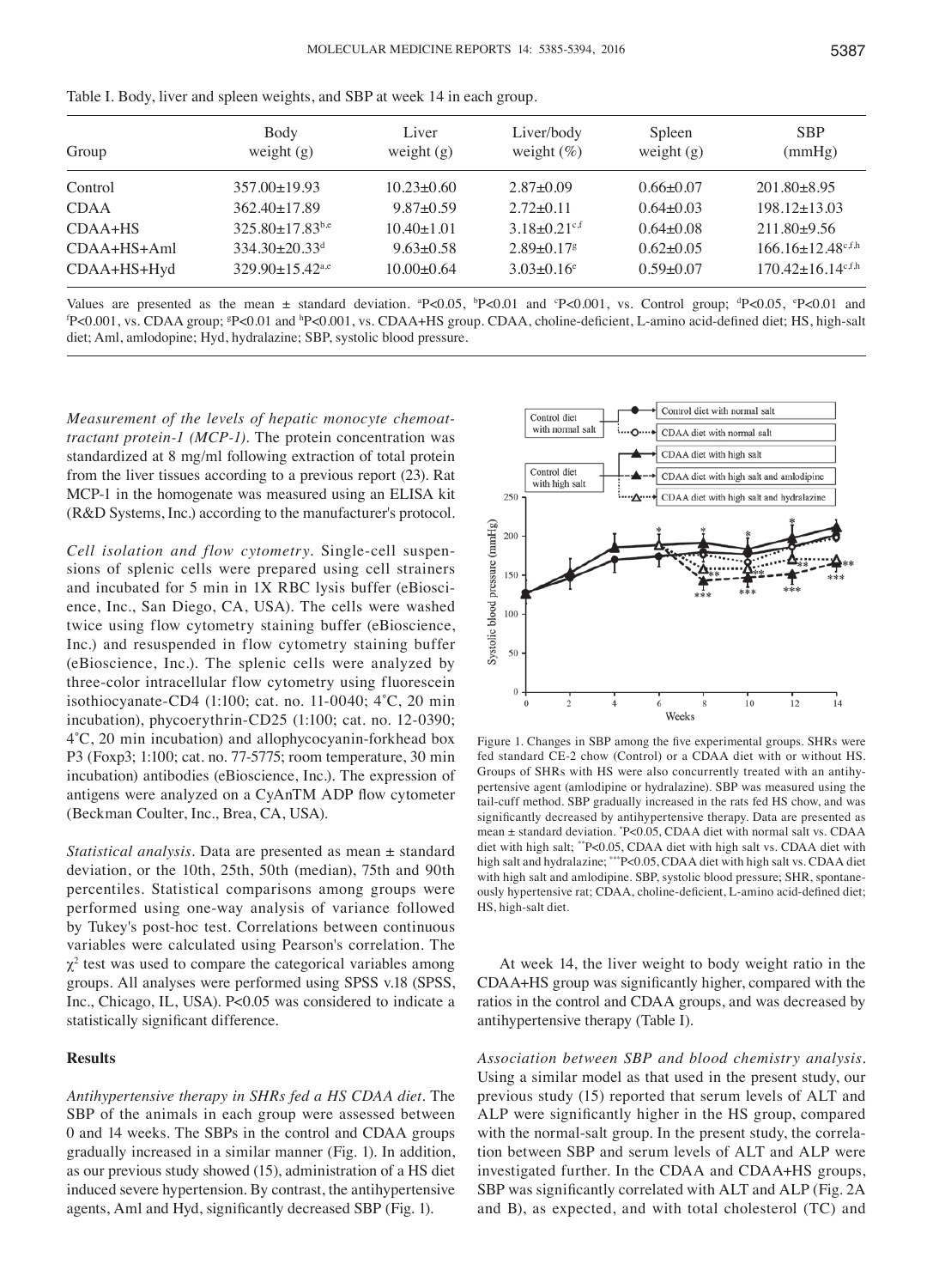

Figure 2. Correlation between SBP and blood chemistry analysis among CDAA and CDAA+HS groups. Serum levels of (A) ALT, (B) ALP, (C) total cholesterol and (D) triglyceride were significantly correlated with SBP. SBP, systolic blood pressure; CDAA, choline-deficient, L-amino acid-defined diet; HS, high-salt diet; ALT, alanine aminotransferase; ALP, alkaline phosphatase.



Figure 3. Serum levels of ALT, ALP, total cholesterol and triglyceride at week 14 (with or without CDAA, HS or anti-hypertensive agents). (A) Serum levels of ALP were significantly higher in the CDAA+HS group, compared with the Control and CDAA groups. Elevation of serum levels of ALP were significantly attenuated by antihypertensive therapy. These changes in ALP were not observed with serum levels of (B) ALT, (C) total cholesterol or (D) triglyceride. Box plots show the 25th, 50th (median), and 75th percentiles, with whiskers representing the 10th and 90th percentiles (n=10 in each group). "P<0.05, ""P<0.01 and \*\*\*P<0.001. ALT, alanine aminotransferase; ALP, alkaline phosphatase; CDAA, choline-deficient, L-amino acid-defined diet; HS, high-salt diet. Aml, amlodipine; Hyd, hydralazine.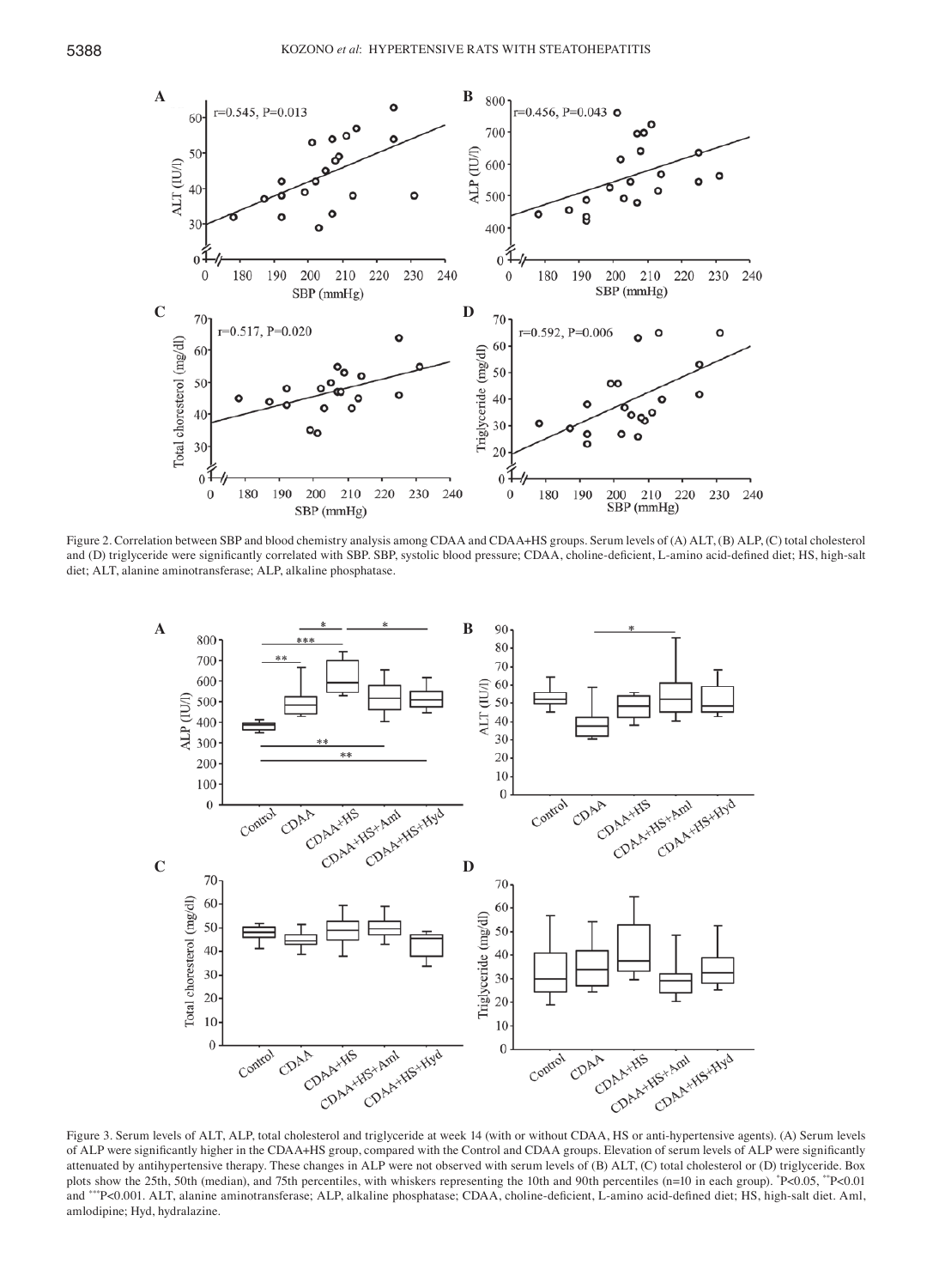



Figure 4. Correlation between SBP and glucose, insulin and HOMA-IR in the CDAA and CDAA+HS groups. (A) Fasting blood glucose, (B) serum insulin and (C) HOMA-IR were significantly correlated with SBP. SBP, systolic blood pressure; HOMA-IR, homeostasis model assessment-insulin resistance; CDAA, choline-deficient, L-amino acid-defined diet; HS, high-salt diet

triglyceride (TG; Fig. 2C and D). Antihypertensive therapy lowered serum levels of ALP (Fig. 3A), but did not lower serum levels of ALT (Fig.3B). The serum levels of TC and TG were also reduced, although not significantly (Fig. 3C and D).

*Effects of antihypertensive therapy on blood chemistry analysis.* Our previous study (15) reported that FBG levels were significantly higher in the HS group, compared with the normal-salt group. The present study examined the effect of antihypertensive therapy on IR in SHRs fed a CDAA diet. Serum levels of glucose and insulin, and HOMA-IR were significantly correlated with SBP among the rats fed either a normal-salt or HS CDAA diet (Fig. 4), however, the CDAA

Figure 5. Fasting blood glucose, serum insulin and HOMA-IR at week 14 (with or without CDAA, HS or anti-hypertensive agents). (A) Fasting glucose and (B) serum insulin in the CDAA+HS group were higher, compared with those in the Control and CDAA groups. Increased glucose and insulin levels in the CDAA+HS group were attenuated by antihypertensive therapy with Aml or Hyd. (C) Similarly, the CDAA+HS diet induced IR, as assessed by HOMA-IR, and this IR was ameliorated by antihypertensive therapy. Box plots show the 25th, 50th (median), and 75th percentiles, with whiskers representing the 10th and 90th percentiles (n=10 in each group). \*\*\*P<0.001. HOMA-IR, homeostasis model assessment-insulin resistance; CDAA, choline-deficient, L-amino acid-defined diet; HS, high-salt diet; Aml, amlodipine; Hyd, hydralazine.

diet did not affect these levels in the SHRs (control, vs. CDAA; Fig. 5). In addition, HS increased HOMA-IR in the SHRs fed a CDAA diet, indicating IR (Fig. 5C). Of note, treatment with the antihypertensive agents, Aml and Hyd, caused a significant decrease in serum levels of glucose and insulin (Fig. 5A and B), and significantly ameliorated HOMA-IR (Fig. 5C).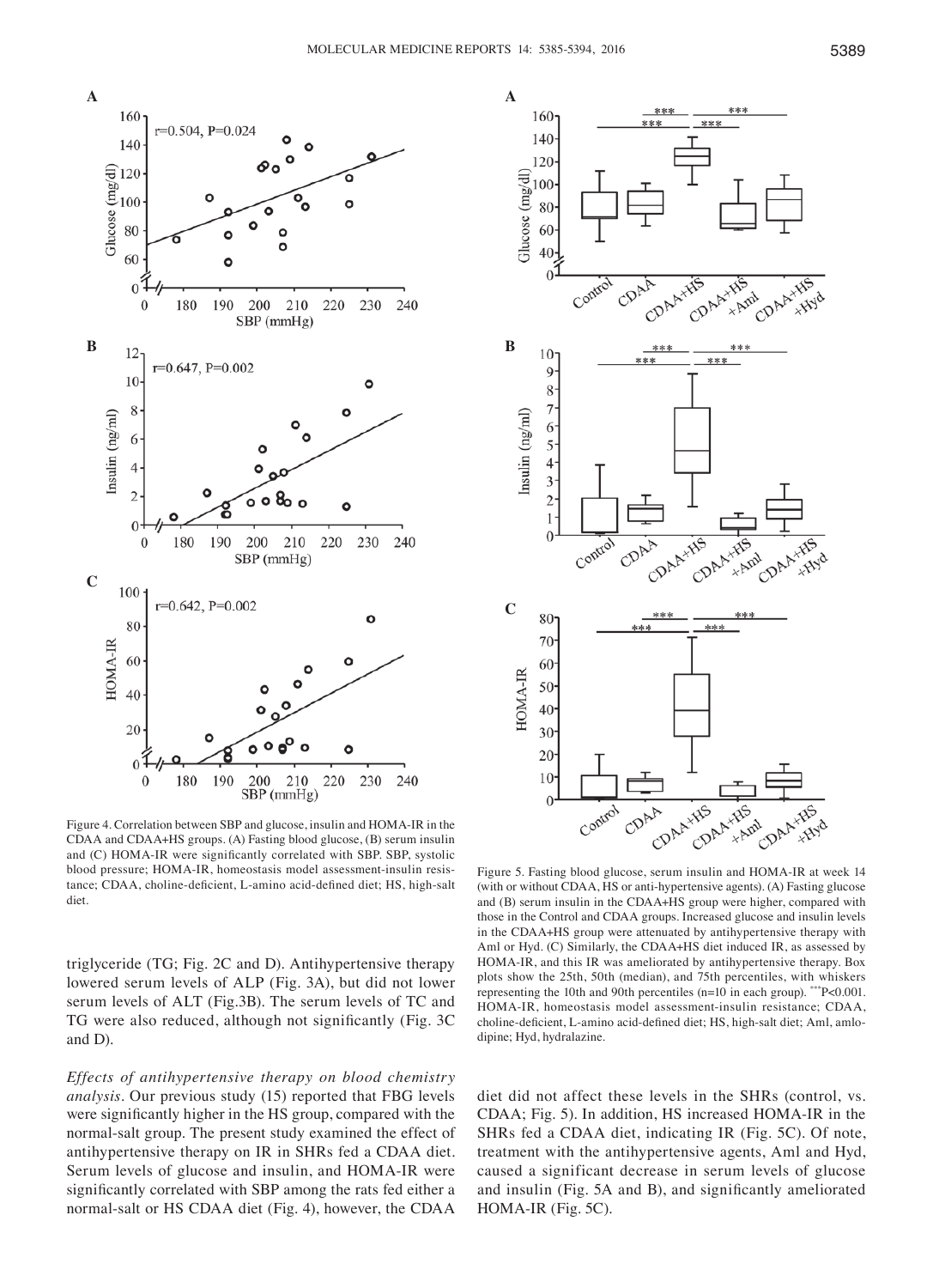

Figure 6. Serum levels of IL-6 and IL-10. Serum levels of (A) IL-6 in the CDAA and CDAA+HS groups were higher, compared with those in the Control group. Increased serum levels of IL-6 in the CDAA or CDAA+HS groups were attenuated by antihypertensive therapy with Aml or Hyd. (B) CDAA or CDAA+HS diets did not affect the serum levels of IL-10, but antihypertensive therapy increased serum levels of IL-10. Box plots show the 25th, 50th (median), and 75th percentiles, with whiskers representing the 10th and 90th percentiles (n=10 in each group). \*P<0.05, \*\*P<0.01 and \*\*\*P<0.001. IL, interleukin; CDAA, choline‑deficient, L‑amino acid‑defined diet; HS, high‑salt diet; Aml, amlodipine; Hyd, hydralazine.

*Antihypertensive therapy reduces levels of IL‑6 and induces levels of IL‑10 in SHRs fed a HS CDAA diet.* The serum levels of IL-6 were increased in the SHRs fed a CDAA diet, and HS further increased these levels (Fig. 6A). By contrast, antihypertensive therapy with Aml significantly decreased the elevated levels of serum IL-6 induced by the CDAA and HS diets, and Hyd had a similar, although less pronounced, effect (Fig. 6A). Neither the normal nor the HS CDAA diet affected serum levels of IL-10 in the SHRs (Fig. 6B), however, antihypertensive therapy increased the levels of IL-10 in the HS groups (Fig. 6B). The number of SHRs with a level of IL-10  $>10$  pg/ml was significantly higher when either Aml (n=8; 80%) or Hyd (n=8; 80%) was administered with a HS CDAA diet, compared with the rats fed the HS CDAA diet only (n=2; 20%; P<0.01).

*Increased CD68+ cells and protein levels of MCP‑1 in the liver are decreased by Aml in SHRs fed a HS CDAA diet.* There was a significant increase in the number of CD68+ cells in the liver of the SHRs fed a HS CDAA diet, compared with the control groups (Fig. 7A). By contrast, antihypertensive therapy with Aml tended to decrease the elevated number of CD68<sup>+</sup> cells induced by the CDAA and HS diets. In addition, hepatic protein levels of MCP-1 in the liver tissue were increased in the SHRs fed a CDAA diet, and HS further increased these levels (Fig. 7B). Antihypertensive therapy with Aml significantly decreased the elevated levels of MCP-1 caused by the CDAA and HS diets.

*T cell profiles in the spleen of SHRs fed a CDAA diet.* The frequency of CD4+ T cells in the spleen was similar regardless of diet (Fig. 8A). By contrast, the frequencies of CD4+CD25+ T cells and CD4+CD25+ Foxp3+ T cells in the SHRs fed a normal or HS CDAA diet were significantly lower, compared with those in the control group (Fig. 8B and C). These decreases were ameliorated by Aml (Fig. 8B and C), however the differences were not significant.

#### **Discussion**

In the present study, a HS diet induced severe hypertension in SHRs, although SHRs are known to exhibit hypertension as they age (24). Furthermore, the combination of the HS-induced hypertension and CDAA-diet-induced steatohepatitis was associated with increased serum levels of glucose and insulin, and IR. These responses were accompanied by high levels of serum IL-6 and hepatic MCP-1 protein, and low frequencies of CD4<sup>+</sup>CD25<sup>+</sup> and CD4<sup>+</sup>CD25<sup>+</sup>Foxp3<sup>+</sup> T cells in the spleen. Furthermore, antihypertensive therapy reduced the levels of proinflammatory IL-6 and hepatic MCP-1 protein, and increased the level of anti-inflammatory IL-10. It also restored the frequencies of CD4+CD25+ and CD4+ CD25+ Foxp3+ T cells, although the changes in IL-10 and the indicated T cell frequencies were not significant. These results indicated that hypertension induced by a HS diet may cause immune-response-mediated IR in patients with NASH, suggesting one of the molecular mechanisms underlying the progression of NASH in patients with metabolic syndrome.

Pro-inflammatory cytokines, including IL-6, may be crucial in the pathogenesis and development of hypertension (25). However, it was previously reported that the deletion of IL-6 did not affect blood pressure in hypertension induced by a combination of angiotensin II and a HS diet (26). In the present study involving SHRs, a CDAA diet affected the serum levels of IL-6, but did not affect blood pressure. The effect of IL-6 on hypertension may vary among animal models and physiological conditions, and this effect may not be present in the experimental model. By contrast, the present study found that the overexpression of IL-6 induced by a HS CDAA diet was reduced by antihypertensive therapy. Serum levels of IL-10 were increased by antihypertensive therapy, but were not affected by a HS diet. Therefore, pathways other than those involving the IL-6 signaling may have been active in HS-induced hypertension in the present study. The reduction of IL-6 may be associated with the overexpression of IL-10 caused by antihypertensive therapy,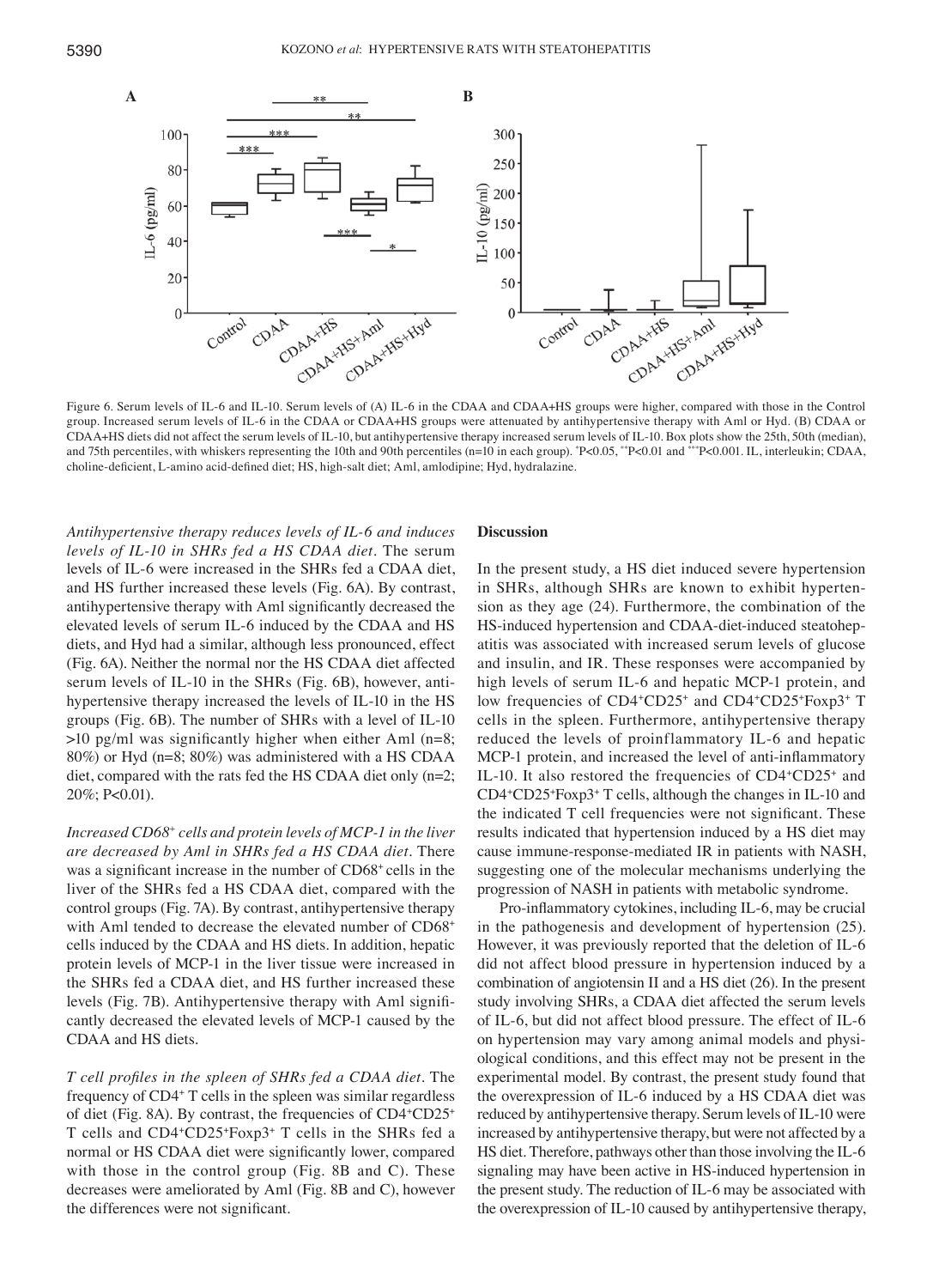

Figure 7. Quantitation of CD68<sup>+</sup> cells and protein expression levels of MCP-1 in the liver. (A) Numbers of CD68+ cells increased significantly in SHRs fed a HS CDAA diet, compared with control groups, and increased numbers of CD68+ cells were decreased by Aml. (B) HS CDAA diet increased hepatic expression levels of MCP‑1 in SHRs, and Aml significantly attenuated this effect. Box plots show the 25th, 50th (median), and 75th percentiles, with whiskers representing the 10th and 90th percentiles (n=10 in each group). \* P<0.05, \*\*P<0.01 and \*\*\*P<0.001. MCP-1, monocyte chemotactic protein-1; HS, high-salt diet; CDAA, choline-deficient, L-amino acid-defined diet; Aml, amlodipine.

and these cytokine expression patterns may affect systemic pathogenesis, including IR, in NASH.

Systemic inflammation is a characteristic feature of metabolic syndrome and CVD. A common serum or plasma marker of systemic inflammation is C‑reactive protein (CRP) (27). It has been reported that high-sensitivity CRP is an independent predictor of the risk of cardiovascular events (28). Furthermore, IL-6 has been reported to be an independent predictor of future cardiovascular events in high-risk Japanese patients (29). The most marked correlations between serum levels of CRP and IL-6 are observed in men with angiographically-documented coronary heart disease (30). Serum levels of IL-6 and high-sensitivity CRP are also shown to be higher in patients with NAFLD, compared with healthy



Figure 8. T cell profiles in the spleens of spontaneously hypertensive rats with or without CDAA and/or HS diet. The percentage of (A) CD4<sup>+</sup> T cells, (B) CD4+ CD25+ T cells and (C) CD4+ CD25+ Foxp3+ T cells. Phenotypes of the T cells from individual rats groups (n=6 rats per group) were determined using flow cytometry. Box plots show the 25th, 50th (median), and 75th percentiles, with whiskers representing the 10th and 90th percentiles. \* P<0.05. CDAA, choline-deficient, L-amino acid-defined diet; HS, high-salt diet; Aml, amlodipine; Foxp3, forkhead box P3.

controls (17,31). Therefore, the present study hypothesized that NAFLD-associated IL-6 contributes to hypertensive heart disease, which can result in extrahepatic disease-associated mortality. Longitudinal investigations are required to investigate whether the inflammatory cytokines associated with hypertension affect mortality rates in patients with NAFLD.

It was previously reported that the short-term infusion of IL-6 does not induce IR or impair insulin signaling in rats (32). By contrast, IL-6 has been reported to induce IR in 3T3-L1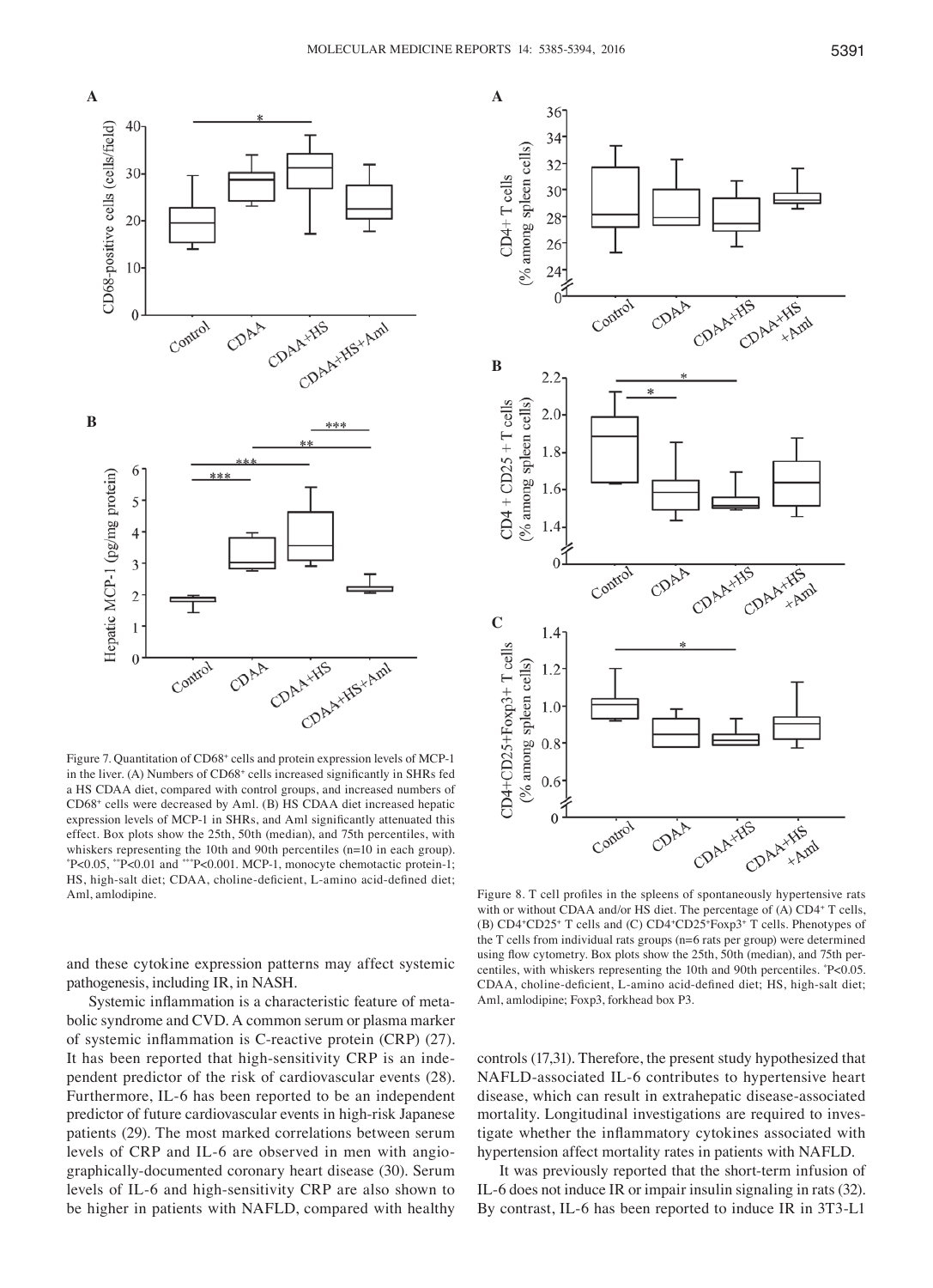adipocytes and be overexpressed in human fat cells from subjects with IR (33). Chronic IL-6 treatment increases the secretion of IL-6 and induces IR in adipocytes (34). In addition, the depletion of IL-6 improves insulin responsiveness in insulin tolerance tests in mice with diet-induced obesity (35). Long-term exposure to high levels of IL-6 may be required prior to IR being affected. Furthermore, Klover *et al* (36) suggested that the major targets for cross-talk between IL-6 and insulin may be adipose tissue and the liver, rather than skeletal muscle. In the present study, insulin signaling, assessed by the phosphorylation of insulin receptor substrate-1 in liver tissue, was inhibited in the HS CDAA group, compared with the controls. This inhibition was attenuated by antihypertensive therapy, which was accompanied by lower serum levels of IL-6 (data not shown). Thus, although the entire molecular mechanism remains to be fully elucidated, IL-6 and IR in the liver were linked in the present study, and may affect pathological hepatic conditions, including hepatic fibrosis (22).

IL-10 is known to have anti-inflammatory effects in various organs and tissues under pathological conditions, however, studies investigating the effect of endogenous IL-10 in the pathogenesis of NAFLD are limited (37). Kim *et al* (38) found that treatment with IL-10 prevents IL-6-induced defects in hepatic insulin action and signaling activity. Hong *et al* (39) showed that transgenic mice with muscle‑specific overexpression of IL-10 are protected from diet-induced IR in skeletal muscle, and this is associated with reduced levels of cytokines, including IL-6, in the skeletal muscle. In another study, endogenous IL-10 inhibition was found to impair insulin signaling and promote the increased expression of inflammatory cytokines, including IL-6 in an animal model of liver disease induced by a high-fat diet (19). The above findings are consistent with the observations in the present study, that the induction of IL-10 and suppression of IL-6 by antihypertensive therapy were at least partly associated with improvement of IR.

It was previously reported that mice lacking T and B cells (*Ragl*/mice) do not develop hypertension, indicating that T cells are important in the genesis of hypertension (40). Matrougui *et al* (41) showed that hypertension is associated with increased numbers of apoptotic regulatory T cells (Tregs) in the spleen and a reduction in plasma IL-10 content, and that the transfer of Tregs to hypertensive animals reduces blood pressure and inhibits the reduction in serum levels of IL-10. Furthermore, Eller *et al* (42) indicated that Tregs are key regulatory cells in the pathogenesis of IR, and that intravenous transfer of Tregs improves IR *in vivo*. In the present study, the frequencies of CD4<sup>+</sup>CD25<sup>+</sup> and CD4<sup>+</sup>CD25<sup>+</sup>Foxp3<sup>+</sup> T cells in the spleen were significantly reduced by a HS CDAA diet in the SHRs, and these reductions were relatively attenuated by antihypertensive therapy accompanied by high serum levels of IL-10. Thus, Tregs may be involved in the pathogenesis of IR in this model of HS-induced hypertension with steatohepatitis.

MCP-1, which is referred to as chemokine (C-C motif) ligand (CCL)2, is a potent chemoattractant, which is primarily secreted by macrophages. CCL2 has also been found to be upregulated in the livers of animals with high-fat diet-induced NASH (43). Obstfeld *et al* (44) showed that obesity activates the hepatocyte expression of CCL2/MCP-1, leading to hepatic recruitment of CCR2+ myeloid cells, which promote hepatosteatosis. By contrast, CCL2 deletion in an experimental model of methionine‑choline‑deficient diet‑induced steatosis did not improve liver fat accumulation or associated inflammation (45). In the present study, neither hypertension induced by a HS diet nor antihypertensive therapy affected hepatic steatosis induced by a CDAA diet (data not shown). By contrast, our previous study found that long-term hypertension induced by a HS diet exacerbated hepatic fibrosis induced by a CDAA diet (15). In the present study, the hepatic overexpression of MCP-1 was accompanied by an increased number of CD68+ cells, indicating the presence of macrophages in the liver. Marra and Tacke (46) also suggested that during the development of NASH, CCL2 and its receptor are upregulated in the liver, where they promote macrophage accumulation, inflammation and fibrosis. Therefore, the present study hypothesized that the hepatic expression of MCP-1 is associated with hepatic inflammation and fibrosis rather than hepatic steatosis.

The present study had several limitations. First, the control rats were fundamentally hypertensive, regardless of salt concentrations in the diet. This hypertension may have affected several measurements in the controls, including the levels of ALT, IL-6 and IL-10, and this may have masked the differences between the normal and HS groups. Further experiments using other hypertension models are required to confirm the data. Secondly, the observed changes in the frequencies of T cell subpopulations in the spleen appeared to be too small to explain the differences in IL-6 and IL-10 between the CDAA+HS and CDAA+HS+Aml groups. T cell subpopulations in other tissues, including adipose tissue and the liver require consideration. Thirdly, antihypertensive therapy did not decrease the levels of ALT, although these levels were associated with blood pressure. However, serum levels of ALT do not always reflect the severity of steatohepatitis induced by MCD diets in mice (47). The number of CD68<sup>+</sup> cells in the liver and the hepatic expression of MCP-1 may be more useful markers to evaluate improvements of steatohepatitis severity in the present study. Finally, the present study did not identify a direct association between cytokines, IR and hypertension, and did not investigate long‑term hepatic fibrosis. However, our previous study showed that hypertension affected hepatic fibrosis, and the present study indicated that hypertension in the context of steatohepatitis was possibly associated with IR mediated through cytokine imbalance; these abnormalities affect the progression of steatohepatitis, which is associated with hepatic fibrosis. The experimental model used in the present study is likely to be a useful model of human NASH with metabolic syndrome.

In conclusion, the present study demonstrated that rats with HS-induced hypertension developed IR, which may have been associated with an imbalance of IL-6 and IL-10, suppression of Tregs in the spleen and hepatic levels of MCP-1. These results may indicate the importance of cytokines and Tregs in the pathogenesis of IR in NASH with hypertension, and may lead to novel therapeutic concepts for the treatment of metabolic syndrome with NASH.

#### **Acknowledgements**

The authors would like to thank Yuko Morinaga, Etsuko Horiguchi and Ayaka Hamabe for their technical assistance.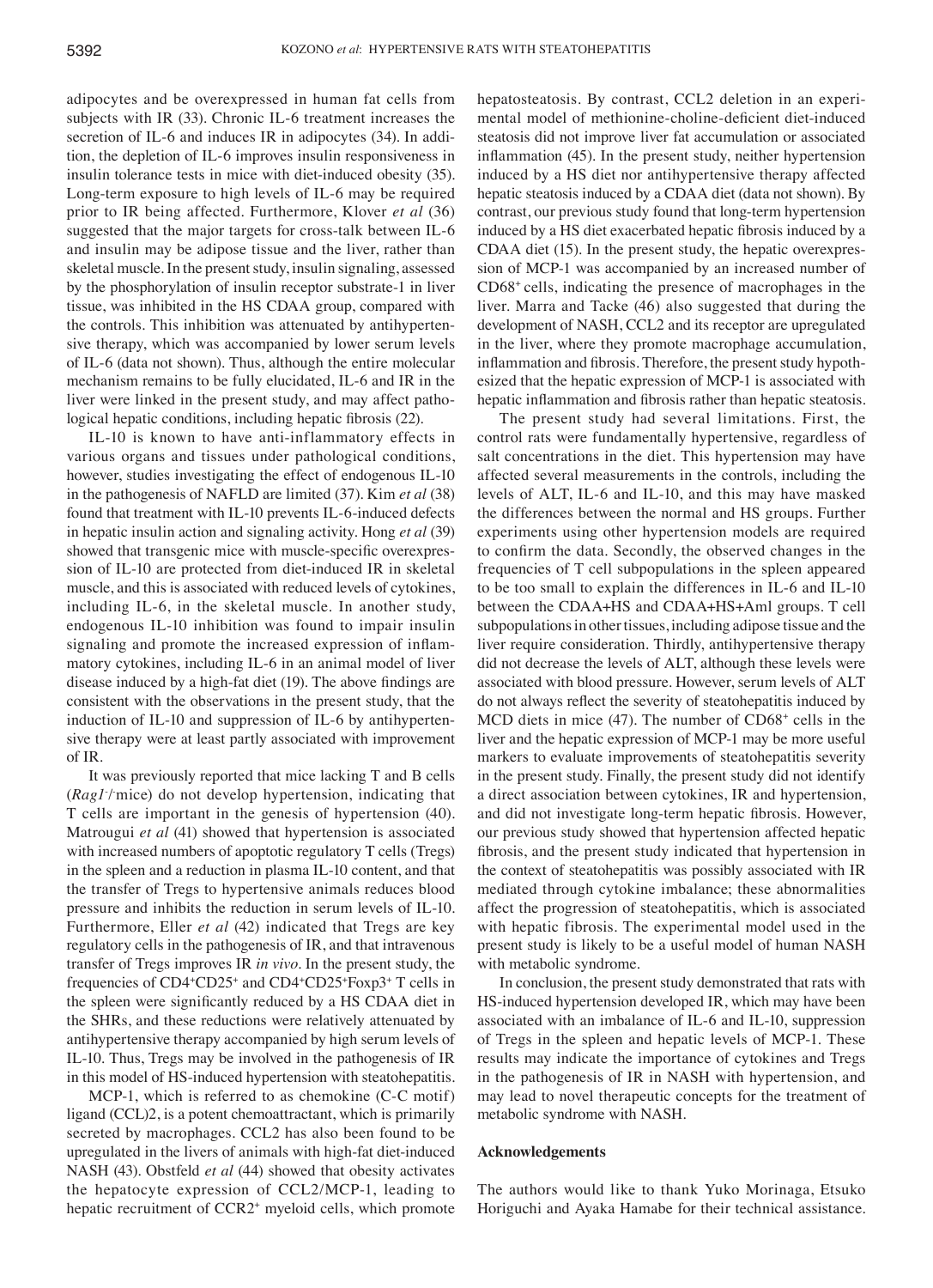This study was supported in part by grants from the Ministry of Education, Culture, Sports, Science and Technology of Japan (grant no. 23590981) and the Takeda Science Foundation.

#### **References**

- 1. Oda K, Uto H, Mawatari S and Ido A: Clinical features of hepatocellular carcinoma associated with nonalcoholic fatty liver disease: A review of human studies. Clin J Gastroenterol 8: 1-9, 2015.
- 2. Watanabe S, Hashimoto E, Ikejima K, Uto H, Ono M, Sumida Y, Seike M, Takei Y, Takehara T, Tokushige K, *et al*: Evidence-based clinical practice guidelines for nonalcoholic fatty liver disease/nonalcoholic steatohepatitis. J Gastroenterol 50: 364-377, 2015.
- 3. Chalasani N, Younossi Z, Lavine JE, Diehl AM, Brunt EM, Cusi K, Charlton M and Sanyal AJ: The diagnosis and management of non-alcoholic fatty liver disease: Practice guideline by the American Association for the Study of Liver Diseases, American College of Gastroenterology and the American Gastroenterological Association. Hepatology 55: 2005-2023, 2012.
- 4. Angulo P: Long-term mortality in nonalcoholic fatty liver disease: Is liver histology of any prognostic significance? Hepatology 51: 373-375, 2010.
- 5. Charlton MR, Burns JM, Pedersen RA, Watt KD, Heimbach JK and Dierkhising RA: Frequency and outcomes of liver transplantation for nonalcoholic steatohepatitis in the United States.<br>Gastroenterology 141: 1249-1253, 2011.
- 6. Tilg H and Moschen AR: Evolution of inflammation in nonal-<br>coholic fatty liver disease: The multiple parallel hits hypothesis.<br>Hepatology 52: 1836-1846, 2010.<br>7. Than NN and Newsome PN: A concise review of non-alcoholic
- 
- 8. Lewington S, Clarke R, Qizilbash N, Peto R and Collins R; Prospective Studies Collaboration: Age-specific relevance of usual blood pressure to vascular mortality: a meta-analysis of individual data for one million adults in 61 prospective studies. Lancet 360: 1903-1913, 2002.
- 9. Yusuf S, Hawken S, Ounpuu S, Dans T, Avezum A, Lanas F, McQueen M, Budaj A, Pais P, Varigos J and Lisheng L; INTERHEART Study Investigators: Effect of potentially modifiable risk factors associated with myocardial infarction in 52 countries (the INTERHEART study): Case-control study. Lancet 364: 937-952, 2004.
- 10. O'Donnell MJ, Xavier D, Liu L, Zhang H, Chin SL, Rao-Melacini P, Rangarajan S, Islam S, Pais P, McQueen MJ, *et al*; INTERSTROKE investigators: Risk factors for ischaemic and intracerebral haemorrhagic stroke in 22 countries (the INTERSTROKE study): A case-control study. Lancet 376: 112-123, 2010.
- 11. Hamabe A, Uto H, Imamura Y, Kusano K, Mawatari S, Kumagai K, Kure T, Tamai T, Moriuchi A, Sakiyama T, *et al*: Impact of cigarette smoking on onset of nonalcoholic fatty liver disease over a 10-year period. J Gastroenterol 46: 769-778, 2011.
- 12. Marchesini G, Brizi M, Morselli-Labate AM, Bianchi G, Bugianesi E, McCullough AJ, Forlani G and Melchionda N: Association of nonalcoholic fatty liver disease with insulin resistance. Am J Med 107: 450-455, 1999.
- 13. Brea A and Puzo J: Non-alcoholic fatty liver disease and cardiovascular risk. Int J Cardiol 167: 1109-1117, 2013.
- 14. Donati G, Stagni B, Piscaglia F, Venturoli N, Morselli-Labate AM, Rasciti L and Bolondi L: Increased prevalence of fatty liver in arterial hypertensive patients with normal liver enzymes: Role of insulin resistance. Gut 53: 1020-1023, 2004.
- 15. Arima S, Uto H, Ibusuki R, Kumamoto R, Tanoue S, Mawatari S, Oda K, Numata M, Fujita H, Oketani M, *et al*: Hypertension exacerbates liver injury and hepatic fibrosis induced by a choline-deficient L-amino acid-defined diet in rats. Int J Mol<br>Med 33: 68-76, 2014.
- 16. Yi B, Titze J, Rykova M, Feuerecker M, Vassilieva G, Nichiporuk I, Schelling G, Morukov B and Choukèr A: Effects of dietary salt levels on monocytic cells and immune responses in healthy human subjects: A longitudinal study. Transl Res 166: 103-110, 2015.
- 17. Haukeland JW, Damås JK, Konopski Z, Løberg EM, Haaland T, Goverud I, Torjesen PA, Birkeland K, Bjøro K and Aukrust P: Systemic inflammation in nonalcoholic fatty liver disease is characterized by elevated levels of CCL2. J Hepatol 44: 1167-1174, 2006.
- 18. Wieckowska A, Papouchado BG, Li Z, Lopez R, Zein NN and Feldstein AE: Increased hepatic and circulating interleukin-6 levels in human nonalcoholic steatohepatitis. Am J Gastroenterol 103: 1372-1379, 2008.
- 19. Cintra DE, Pauli JR, Araújo EP, Moraes JC, de Souza CT, Milanski M, Morari J, Gambero A, Saad MJ and Velloso LA: Interleukin-10 is a protective factor against diet-induced insulin resistance in liver. J Hepatol 48:  $628-\overline{637}$ , 2008.
- 20. Esposito K, Pontillo A, Giugliano F, Giugliano G, Marfella R, Nicoletti G and Giugliano D: Association of low interleukin-10 levels with the metabolic syndrome in obese women. J Clin Endocrinol Metab 88: 1055-1058, 2003.
- 21. Braunersreuther V, Viviani GL, Mach F and Montecucco F: Role of cytokines and chemokines in non-alcoholic fatty liver disease. World J Gastroenterol 18: 727-735, 2012.
- 22. Hui JM, Hodge A, Farrell GC, Kench JG, Kriketos A and George J: Beyond insulin resistance in NASH: TNF-alpha or adiponectin? Hepatology 40: 46-54, 2004.
- 23. Sánchez-LozadaLG, MuW, RoncalC, Sautin YY, AbdelmalekM, Reungjui S, Le M, Nakagawa T, Lan HY, Yu X and Johnson RJ: Comparison of free fructose and glucose to sucrose in the ability to cause fatty liver. Eur J Nutr 49: 1-9, 2010.
- 24. Varagic J, Ahmad S, Voncannon JL, Moniwa N, Simington SW Jr, Brosnihan BK, Gallagher PE, Habibi J, Sowers JR and Ferrario CM: Nebivolol reduces cardiac angiotensin II, associated oxidative stress and fibrosis but not arterial pressure in salt-loaded spontaneously hypertensive rats. J Hypertens 30: 1766-1774, 2012.
- 25. Jurewicz M, McDermott DH, Sechler JM, Tinckam K, Takakura A, Carpenter CB, Milford E and Abdi R: Human T and natural killer cells possess a functional renin-angiotensin system: Further mechanisms of angiotensin II-induced inflammation. J Am Soc Nephrol 18: 1093-1102, 2007.
- 26. González GE, Rhaleb NE, D'Ambrosio MA, Nakagawa P, Liu Y, Leung P, Dai X, Yang XP, Peterson EL and Carretero OA: Deletion of interleukin‑6 prevents cardiac inflammation, fibrosis and dysfunction without affecting blood pressure in angiotensin II-high salt-induced hypertension. J Hypertens 33: 144-152, 2015.
- 27. Bassuk SS, Rifai N and Ridker PM: High-sensitivity C-reactive protein: Clinical importance. Curr Probl Cardiol 29: 439-493, 2004.
- 28. Ridker PM, Hennekens CH, Buring JE and Rifai N: C-reactive protein and other markers of inflammation in the prediction of cardiovascular disease in women. N Engl J Med 342: 836-843, 2000.
- 29. Nishida H, Horio T, Suzuki Y, Iwashima Y, Tokudome T, Yoshihara F, Nakamura S and Kawano Y: Interleukin-6 as an independent predictor of future cardiovascular events in high-risk Japanese patients: Comparison with C-reactive protein. Cytokine 53: 342-346, 2011.
- 30. Rifai N, Joubran R, Yu H, Asmi M and Jouma M: Inflammatory markers in men with angiographically documented coronary heart disease. Clin Chem 45: 1967-1973, 1999.
- 31. Riquelme A, Arrese M, Soza A, Morales A, Baudrand R, Pérez-Ayuso RM, González R, Alvarez M, Hernández V, García-Zattera MJ, *et al*: Non-alcoholic fatty liver disease and its association with obesity, insulin resistance and increased serum levels of C-reactive protein in Hispanics. Liver Int 29: 82-88, 2009.
- 32. Rotter Sopasakis V, Larsson BM, Johansson A, Holmäng A and Smith U: Short-term infusion of interleukin-6 does not induce insulin resistance in vivo or impair insulin signalling in rats. Diabetologia 47: 1879-1887, 2004.
- 33. Rotter V, Nagaev I and Smith U: Interleukin-6 (IL-6) induces insulin resistance in 3T3-L1 adipocytes and is, like IL-8 and tumor necrosis factor-alpha, overexpressed in human fat cells from insulin-resistant subjects. J Biol Chem 278: 45777-45784, 2003.
- 34. Lagathu C, Bastard JP, Auclair M, Maachi M, Capeau J and Caron M: Chronic interleukin-6 (IL-6) treatment increased IL-6 secretion and induced insulin resistance in adipocyte: Prevention<br>by rosiglitazone. Biochem Biophys Res Commun 311: 372-379,
- 2003.<br>35. Klover PJ, Clementi AH and Mooney RA: Interleukin-6 depletion selectively improves hepatic insulin action in obesity. Endocrinology 146: 3417-3427, 2005.<br>36. Klover PJ, Zimmers TA, Koniaris LG and Mooney RA: Chronic
- exposure to interleukin-6 causes hepatic insulin resistance in
- 37. Meda C: The impact of cytokines and chemokines on non-alcoholic fatty liver disease (NAFLD). Biotech Mol Biol Nanomed 2: 15-16, 2014.